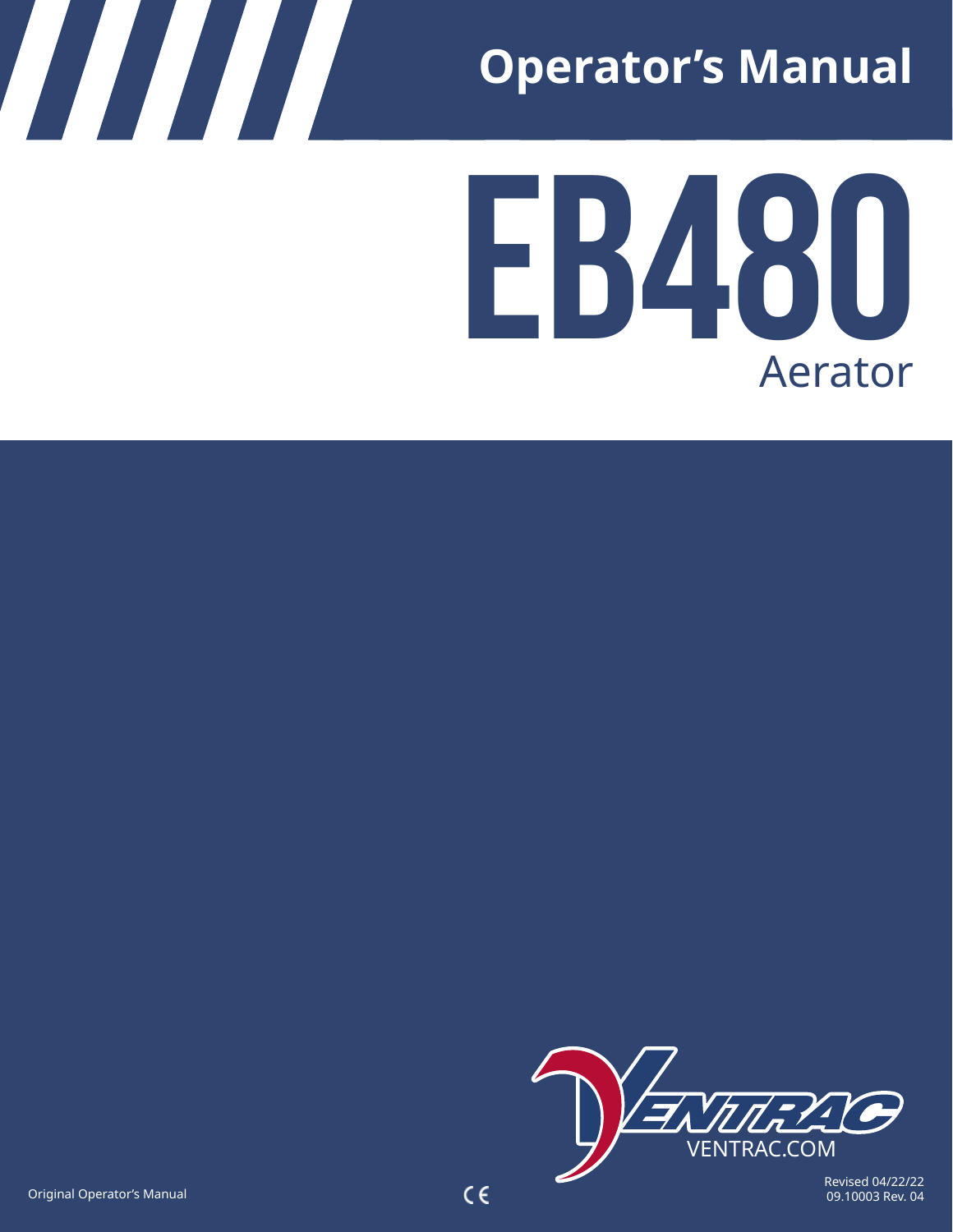



**500 Venture Drive Orrville, OH 44667 www.ventrac.com** Visit ventrac.com/manuals for the latest version of this operator's manual.

A downloadable parts manual is also available.

#### **To the Owner Contact Information and Product Identification**

If you need to contact an authorized Ventrac dealer for information on servicing your product, always provide the product model and serial numbers.

Please fill in the following information for future reference. See the picture(s) below to find the location of the identification numbers. Record them in the spaces provided.

|                                      | <b>MODEL</b><br><b>B</b> SERIAL                                                                        | ENTRAC<br>Manufactured by<br>Venture Products Inc.<br>Orrville, Ohio 44667<br>Country of Origin: USA |
|--------------------------------------|--------------------------------------------------------------------------------------------------------|------------------------------------------------------------------------------------------------------|
| Affix Part/Serial Number label here. | $\frac{\triangle \triangle}{\text{SE}}$ $\boxed{\triangle}$ $\boxed{\triangle}$<br><b>TOSA BEE YOU</b> |                                                                                                      |

Venture Products Inc. reserves the right to make changes in design or specifications without obligation to make like changes on previously manufactured products.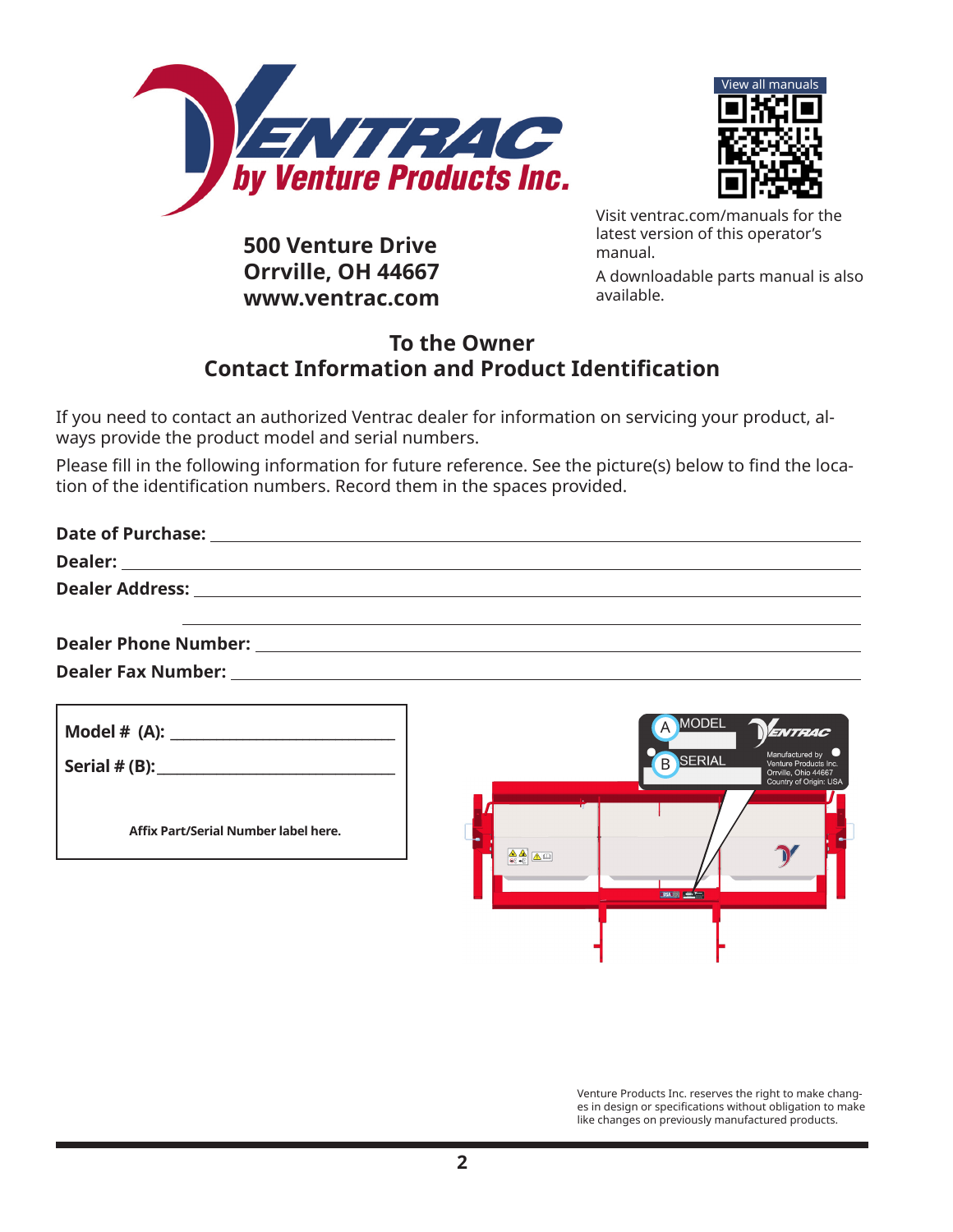## **TABLE OF CONTENTS**

| <b>INTRODUCTION</b>      | PAGE 4         |
|--------------------------|----------------|
|                          |                |
| <b>SAFETY</b>            | <b>PAGE 6</b>  |
|                          |                |
| <b>GENERAL OPERATION</b> | <b>PAGE 14</b> |
|                          |                |
| <b>SERVICE</b>           | <b>PAGE 15</b> |
|                          |                |
| <b>SPECIFICATIONS</b>    | <b>PAGE 16</b> |
|                          |                |
| <b>WARRANTY</b>          | <b>PAGE 17</b> |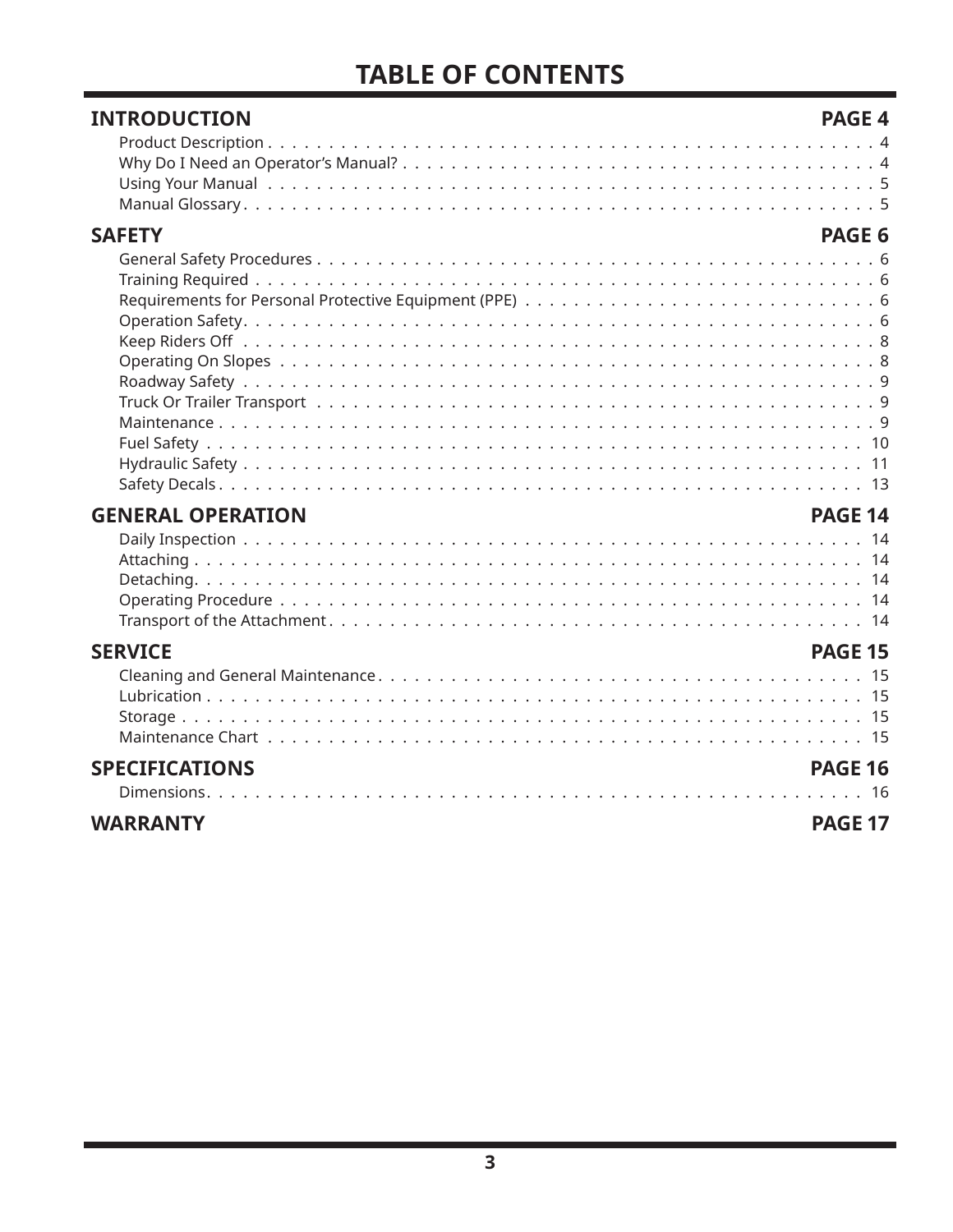## **INTRODUCTION**



Venture Products Inc. is pleased to provide you with your new Ventrac EB480 aerator! We hope that Ventrac equipment will provide you with a ONE Tractor Solution.

Please visit our website, or contact your authorized Ventrac dealer for a complete list of items available for your new aerator.

|                    | <b>Item Description</b>                                    | <b>Part Number</b> |
|--------------------|------------------------------------------------------------|--------------------|
| <b>Accessories</b> | Core Tine Spring Kit (for Core Tines and Open Spoon Tines) | 70.8071            |

#### **Product Description**

The Ventrac EB480 aerator is designed for the sole purpose of turf aeration. Aeration helps to revitalize and encourage root growth by increasing the oxygen supply to the root zone. It allows entry of fertilizer and organic top dressing and reduces soil compaction in heavily used areas.

The EB480 aerator features three different tine options:

- the core tine is a hardened steel 19 mm (3/4 inch) tine. It removes a core up to 3 inches (76 mm) deep.
- the open spoon tine is a hardened steel 19 mm (3/4 inch) tine that is designed to penetrate and loosen compacted soil without removing a core.
- the slitter/slicer tine is a 6.4 mm (1/4 inch) wide steel tine that is designed to slice through thatch and turf without removing a core.

Additional weight may be added to the aerator for easier penetration of aerator tines in heavily compacted areas or hard clay soil. The aerator frame is designed with a mounting area to accommodate up to eight Ventrac weights or 154 kg (340 pounds) of weight.

#### **Why Do I Need an Operator's Manual?**

This manual has been created to help you gain the important knowledge of what is needed to safely operate and maintain your machine, and to avoid injury and product damage. It is divided into chapters for convenient reference of the appropriate information.

You must read and understand the operator's manual for each piece of Ventrac equipment you own. Reading the operator's manual will help you become familiar with each specific piece of equipment. If this manual becomes damaged or unreadable, it should be replaced immediately. Contact your local Ventrac dealer for a replacement.

When using a Ventrac attachment, be sure to read and follow the safety and operating instructions of both the power unit and the attachment being used to ensure the safest operation possible.

The information in this manual provides the operator with the safest procedures to operate the machine while getting the maximum use out of the unit. Failure to follow the safety precautions listed in this manual may result in personal injury and/or damage to the equipment.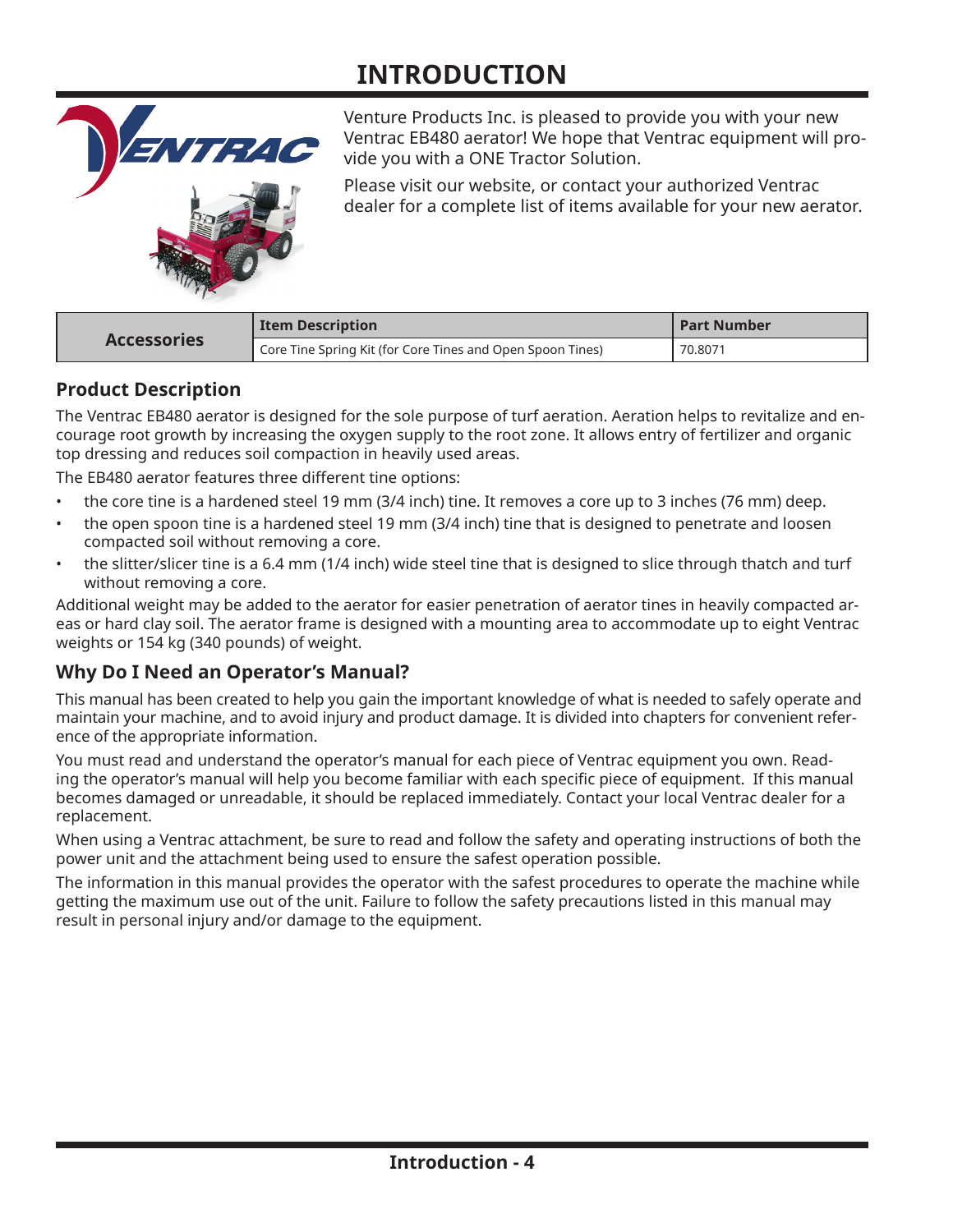#### **Using Your Manual**

This manual identifies potential hazards and safety concerns to help you, as well as others, avoid personal injury and/or damage to the equipment.

Safety should always be the first priority when working on or operating equipment. Accidents are more likely to occur when proper operating procedures are not followed or inexperienced operators are involved.

#### **SYMBOL DEFINITIONS**



This symbol identifies potential health and safety hazards. It marks safety precautions. Your safety and the safety of others is involved.

There are three signal words that describe the level of safety concern: Danger, Warning, and Caution.

#### **SIGNAL WORD DEFINITIONS**

## **DANGER**

Indicates an imminently hazardous situation which, if not avoided, will result in death or serious injury. This signal word is limited to the most extreme cases.

## **WARNING**

Indicates a potentially hazardous situation which, if not avoided, could result in death or serious injury.

## **CAUTION**

Indicates a potentially hazardous situation which, if not avoided, may result in minor or moderate injury and/or property damage. It may also be used to alert against unsafe practices.

This manual also uses two words to highlight information. **ATTENTION** calls attention to special mechanical information to prevent equipment damage and/or best practices for equipment service and care. **NOTE** emphasizes general information that is worthy of special attention.

Note: Right-Hand and Left-Hand orientations may be referred to at different places throughout this manual. Right-Hand and Left-Hand is determined as if facing forward from the operator station.

#### **Manual Glossary**

- **Power Unit** A Ventrac tractor or other Ventrac engine powered device that may be operated by itself or with an attachment or accessory.
- **Attachment** A piece of Ventrac equipment that requires a Power Unit for operation.
- **Accessory** A device that attaches to a Power Unit or Attachment to extend its capabilities.
- **Machine** Describes any "Attachment" or "Accessory" that is used in conjunction with a power unit.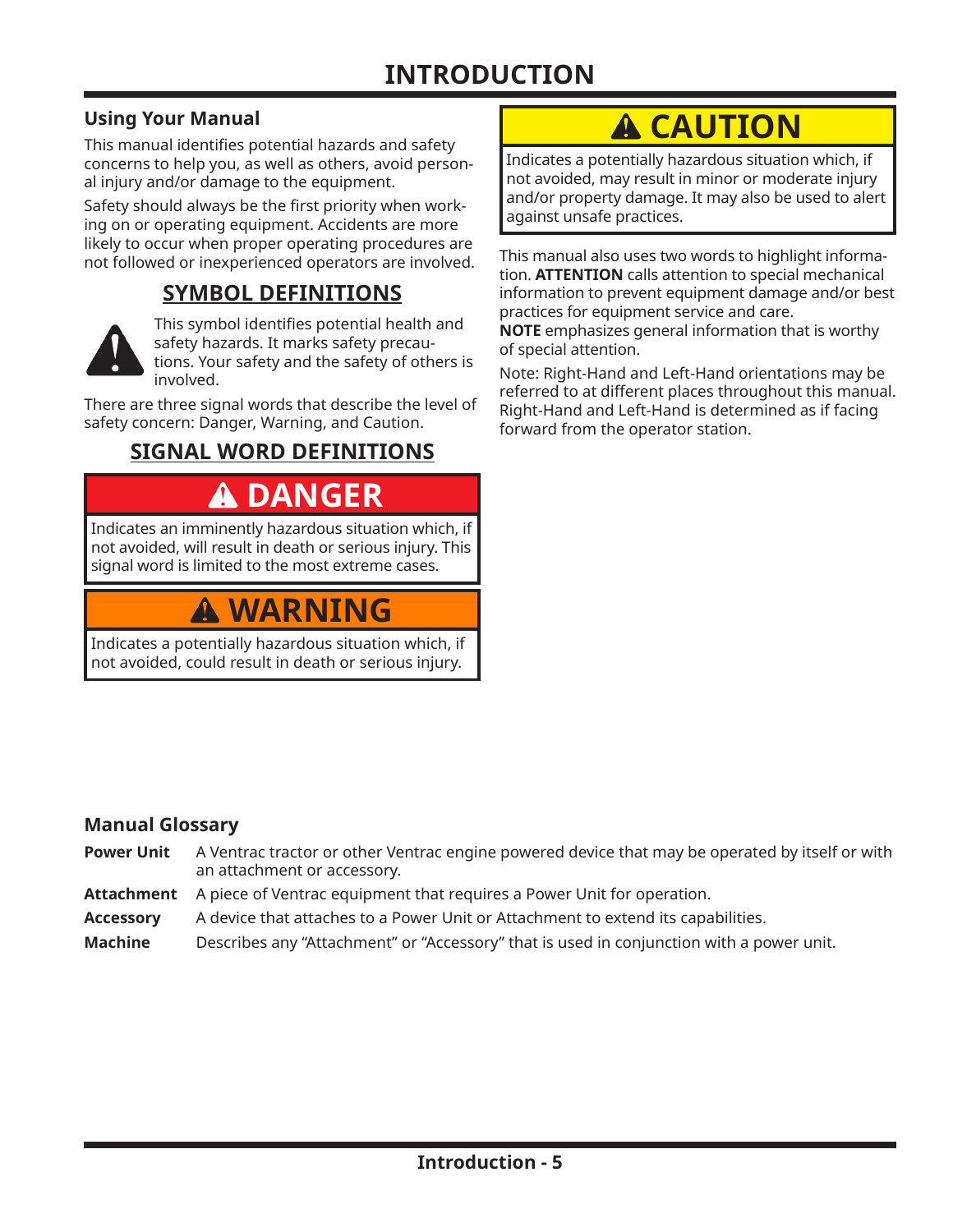

#### **General Safety Procedures**

#### **for Ventrac Power Units, Attachments, & Accessories**



#### **Training Required**

- The owner of this machine is solely responsible for properly training the operators.
- The owner/operator is solely responsible for the operation of this machine and for the prevention of accidents or injuries occurring to him/herself, other people, or property.
- Do not allow operation or service by children or untrained personnel. Local regulations may restrict the age of the operator.
- Before operating this machine, read the operator's manual and understand its contents.
- If the operator of the machine cannot understand this manual, then it is the responsibility of this machine's owner to fully explain the material within this manual to the operator.
- Learn and understand the use of all the controls.
- Know how to stop the power unit and the attachments quickly in the event of an emergency.

#### **Requirements for Personal Protective Equipment (PPE)**

- The owner is responsible for ensuring that all the operators use the proper PPE while operating the machine. Whenever you use the machine, use the following PPE:
- Certified eye protection and hearing protection.
- Closed toe, slip resistant footwear.
- Long pants or trousers.
- A dust mask for dusty conditions.
- Additional PPE may be required. Refer to the product safety procedures for any additional requirements.

#### **Operation Safety**

- Secure long hair and loose clothing. Do not wear jewelry.
- Inspect the machine before operation. Repair or replace any damaged, worn, or missing parts. Be sure the guards and shields are in proper working condition and are secured in place. Make any necessary adjustments before operating the machine.
- Some pictures in this manual may show shields or covers opened or removed in order to clearly illustrate the instructions. Under no circumstance should the machine be operated without these devices in place.
- Alterations or modifications to this machine can reduce safety and could cause damage to the machine. Do not alter the safety devices or operate with the shields or covers removed.
- Before each use, verify that all the controls function properly and inspect all the safety devices. Do not operate if the controls or safety devices are not in proper working condition.
- Check the parking brake function before operating. Repair or adjust the parking brake if necessary.
- Observe and follow all of the safety decals.
- All the controls are to be operated from the operator's station only.
- Always wear a seat belt if the machine has a roll cage/bar installed and in the upright position.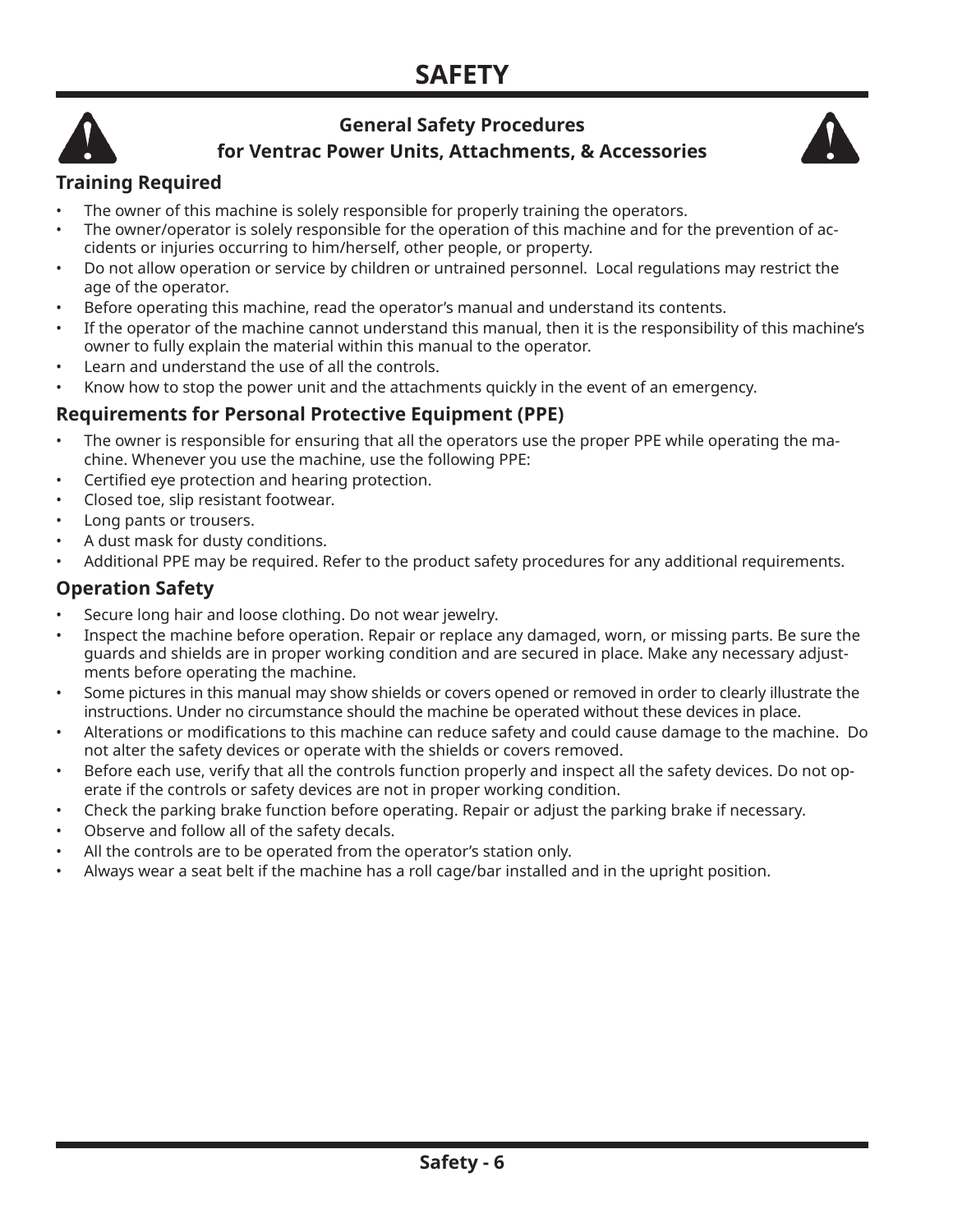

#### **General Safety Procedures**

**for Ventrac Power Units, Attachments, & Accessories**



- Ensure the attachment or accessory is locked or fastened securely to the power unit before operating.
- Ensure that all bystanders are clear of the power unit and the attachment before operating. Stop the machine if someone enters your work area.
- Always be alert to what is happening around you, but do not lose focus on the task you are performing. Always look in the direction the machine is moving.
- Look behind and down before backing up to be sure of a clear path.
- If you hit an object, stop and inspect the machine. Make any necessary repairs before operating the machine again.
- Stop operation immediately at any sign of equipment failure. An unusual noise can be a warning of equipment failure or a sign that maintenance is required. Make any necessary repairs before operating the machine again.
- If equipped with a high/low range feature, never shift between high and low range while on a slope. Always move the machine to level ground and engage the parking brake before shifting range.
- Do not leave the machine unattended while it is running.
- Always park the machine on level ground.
- Always shut off the engine when connecting the attachment drive belt to the power unit.
- Never leave the operator's station without lowering the attachment to the ground, engaging the parking brake, shutting off the engine, and removing the ignition key. Make sure all moving parts have come to a complete stop before dismounting.
- Never leave the machine unattended without lowering the attachment to the ground, engaging the parking brake, shutting off the engine, and removing the ignition key.
- Only operate in well-lit conditions.
- Do not operate when there is a risk of lightning.
- Never direct the discharge of any attachment in the direction of people, buildings, animals, vehicles, or other objects of value.
- Never discharge material against a wall or obstruction. The material may ricochet back toward the operator.
- Use extra caution when approaching blind corners, shrubs, trees, or other objects that may obscure your vision.
- Do not run the engine in a building without adequate ventilation.
- Do not touch the engine or the muffler while the engine is running or immediately after stopping the engine. These areas may be hot enough to cause a burn.
- Do not change the engine governor settings or over-speed the engine. Operating the engine at excessive speeds may increase the hazard of personal injury.
- To reduce the hazard of fire, keep the battery compartment, engine, and muffler areas free of grass, leaves, excessive grease, and other flammable materials.
- Clear the working area of objects that might be hit or thrown from the machine.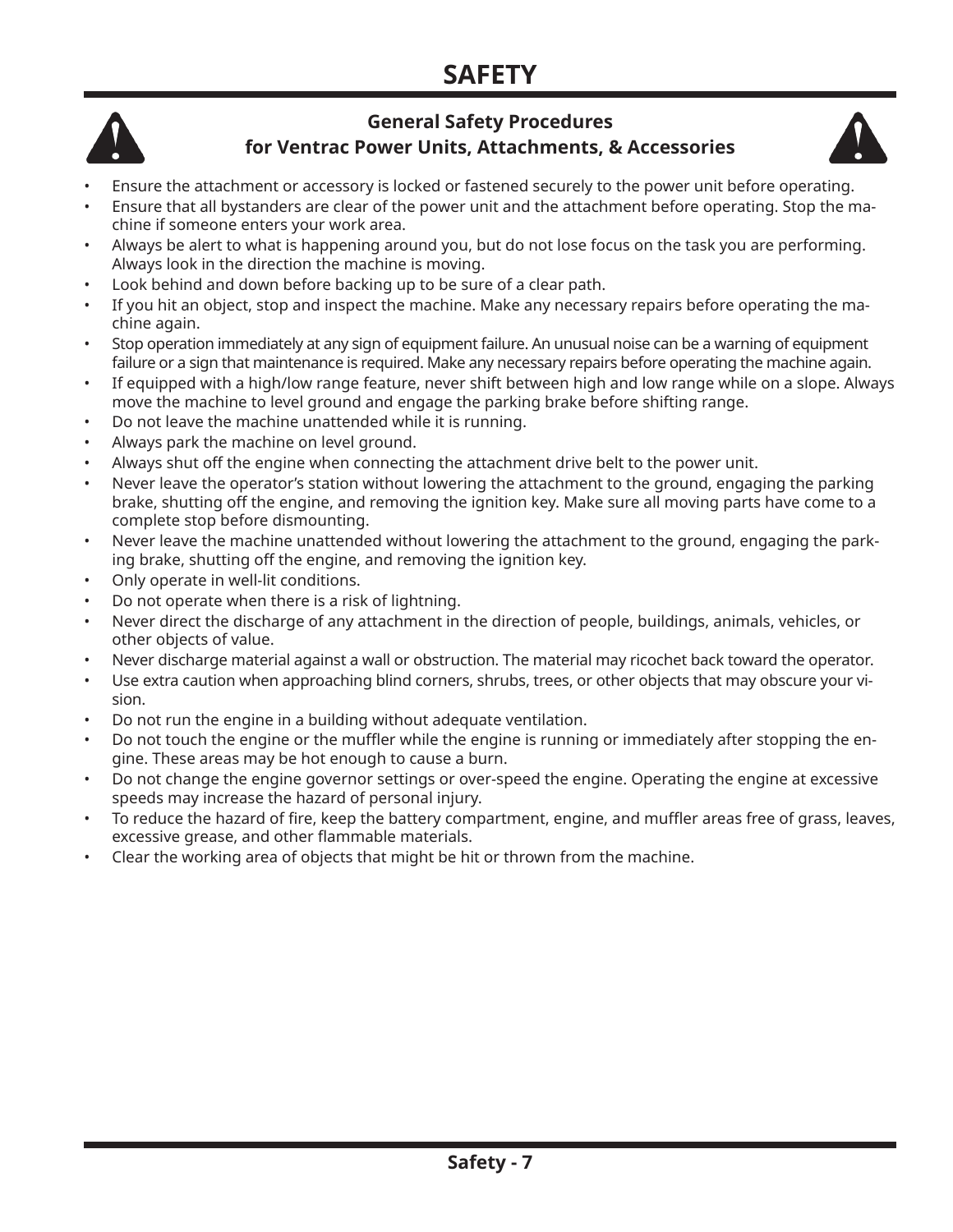



- Keep people and pets out of the working area.
- Know the work area well before operation. Do not operate where traction or stability is questionable.
- Reduce speed when you are operating over rough ground.
- Equipment can cause serious injury and/or death when improperly used. Before operating, know and understand the operation and safety of the power unit and the attachment being used.
- Do not operate the machine if you are not in good physical and mental health, if you will be distracted by personal devices, or if you are under the influence of any substance which might impair your decisions, dexterity, or judgment.
- Children are attracted to machine activity. Be aware of children and do not allow them in the work area. Turn off the machine if a child enters the work area.

#### **Keep Riders Off**

- Only allow the operator on the power unit. Keep riders off.
- Never allow riders on any attachment or accessory.

#### **Operating On Slopes**

- Slopes can cause loss-of-control and tip-over accidents, which can result in severe injury or death. Be familiar with the emergency parking brake, along with the power unit controls and their functions.
- If the power unit is equipped with a fold down roll bar, it must be locked in the upright position when operating on any slope.
- Use low range (if equipped) when operating on slopes greater than 15 degrees.
- Do not stop or start suddenly when operating on slopes.
- Never shift between high and low range while on a slope. Always move the power unit to level ground and engage the parking brake before shifting range or placing the power unit in neutral.
- Variables such as wet surfaces and loose ground will reduce the degree of safety. Do not drive where the machine could lose traction or tip over.
- Keep alert for hidden hazards in the terrain.
- Stay away from drop-offs, ditches, and embankments.
- Sharp turns should be avoided when operating on slopes.
- Pulling loads on hills decreases safety. It is the responsibility of the owner/operator to determine loads that can safely be controlled on slopes.
- Transport the machine with the attachment lowered or close to the ground to improve stability.
- While operating on slopes, drive in an up and down direction whenever possible. If turning is necessary while driving across slopes, reduce your speed and turn slowly in the downhill direction.
- Ensure a sufficient supply of fuel for continuous operation. A minimum of one-half tank of fuel is recommended.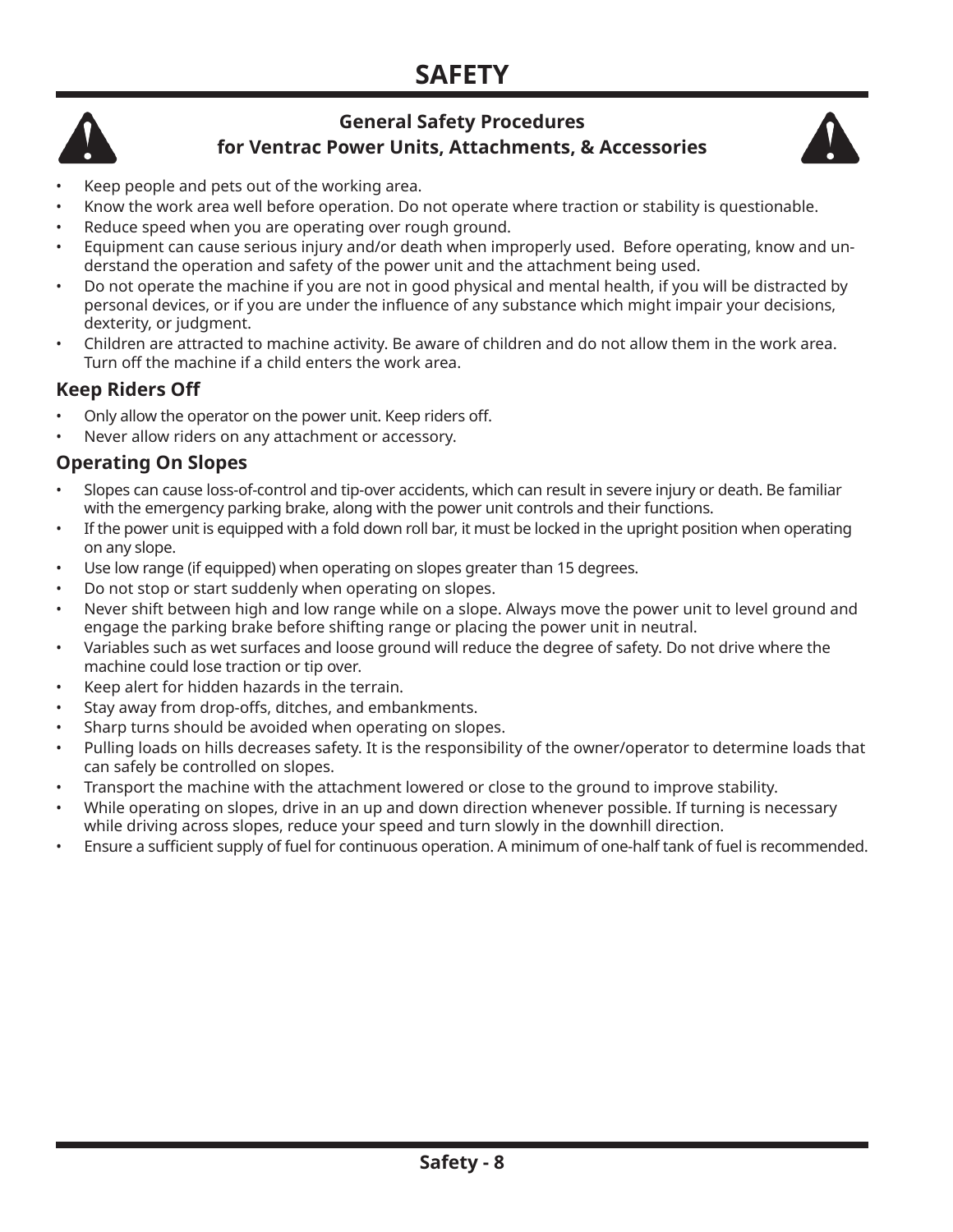



#### **Roadway Safety**

- Operate with safety lights when operating on or near roadways.
- Obey all state and local laws concerning operation on roadways.
- Slow down and be careful of traffic when operating near or crossing roadways. Stop before crossing roads or sidewalks. Use care when approaching areas or objects that may obscure vision.
- If there is any doubt of safety conditions, discontinue the machine operation until a time when the operation can be performed safely.
- When operating near or on roadways, have a Slow Moving Vehicle Emblem clearly displayed.

#### **Truck Or Trailer Transport**

- Use care when loading or unloading the machine into a truck or trailer.
- Use full width ramps for loading the machine into a truck or trailer.
- The parking brake is not sufficient to lock the machine during transport. Always secure the power unit and/ or attachment to the transporting vehicle securely using straps, chains, cables, or ropes. Both the front and rear straps should be directed down and outward from the machine.
- Shut off the fuel supply to the power unit during transport on a truck or trailer.
- If equipped, turn the battery disconnect switch to the Off position to shut off electrical power.

#### **Maintenance**

- Keep the safety decals legible. Remove all grease, dirt, and debris from the safety decals and instructional labels.
- If any decals are faded, illegible, or missing, contact your dealer promptly for replacements.
- When new components are installed, be sure that the current safety decals are affixed to the replacement components.
- If any component requires replacement, use only original Ventrac replacement parts.
- Always turn the battery disconnect to the Off position or disconnect the battery before performing any repairs. Disconnect the negative terminal first and the positive terminal last. Reconnect the positive terminal first and the negative terminal last.
- Keep all bolts, nuts, screws, and other fasteners properly tightened.
- Always lower the attachment to the ground, engage the parking brake, shut off the engine, and remove the ignition key. Make sure all moving parts have come to a complete stop before cleaning, inspecting, adjusting, or repairing.
- If the power unit, attachment, or accessory requires repairs or adjustments not instructed in the operator's manual, the power unit, attachment, or accessory must be taken to an authorized Ventrac dealer for service.
- Never perform maintenance on the power unit and/or attachment if someone is in the operator's station.
- Always use protective glasses when handling the battery.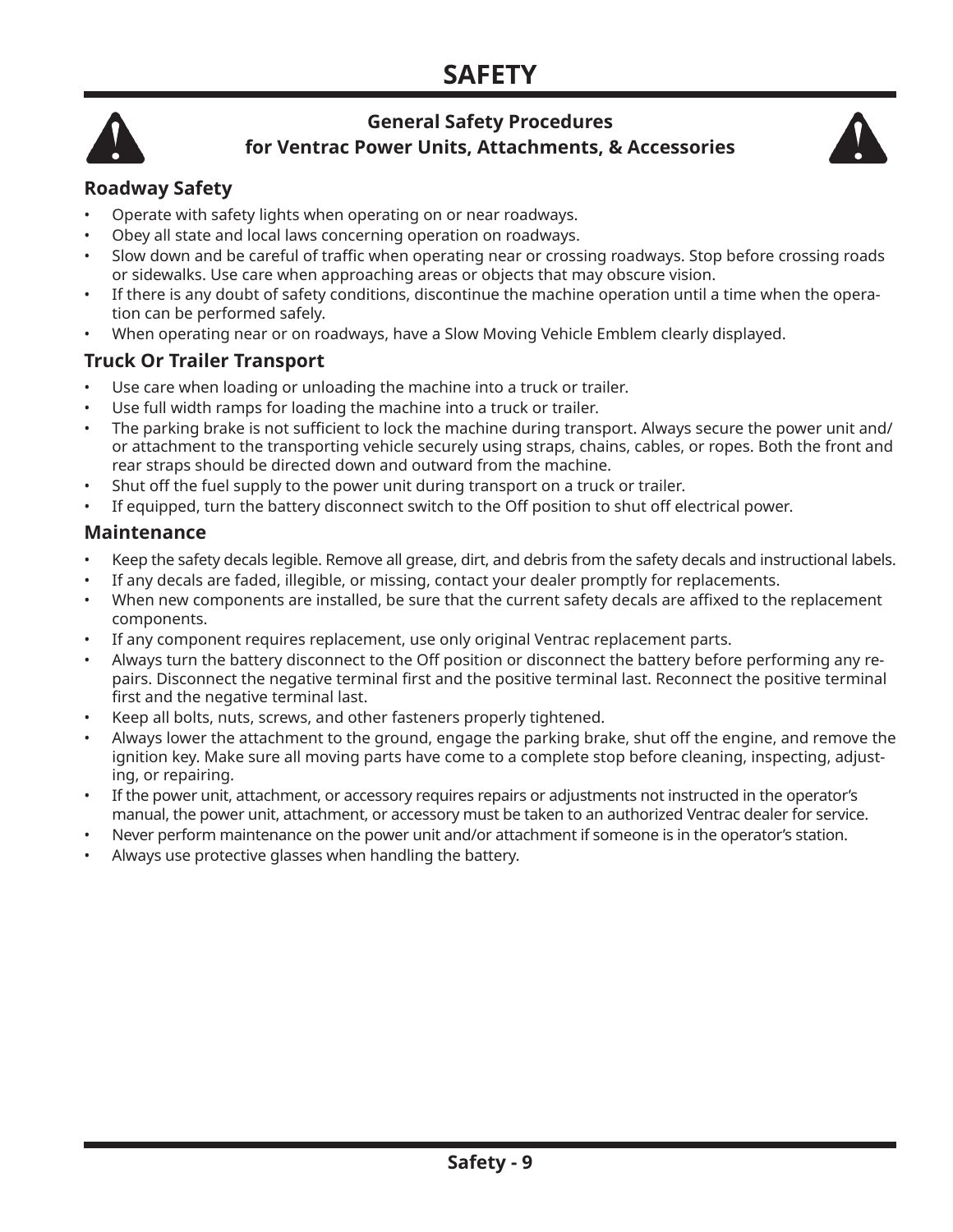



- Check the fuel lines for tightness and wear on a regular basis. Tighten or repair them as needed.
- To reduce the hazard of fire, keep the battery compartment, engine, and muffler areas free of grass, leaves, and excess grease.
- Do not touch the engine, the muffler, or other exhaust components while the engine is running or immediately after stopping the engine. These areas may be hot enough to cause a burn.
- Allow the engine to cool before storing and do not store near an open flame.
- Do not change the engine governor settings or over-speed the engine. Operating engine at excessive speeds may increase the hazard of personal injury.
- Springs may contain stored energy. Use caution when disengaging or removing springs and/or spring loaded components.
- An obstruction or blockage in a drive system or moving/rotating parts may cause a buildup of stored energy. When the obstruction or blockage is removed, the drive system or moving/rotating parts may move suddenly. Do not attempt to remove an obstruction or blockage with your hands. Keep your hands, feet, and clothing away from all power-driven parts.

#### **Fuel Safety**

- To avoid personal injury or property damage, use extreme care in handling gasoline. Gasoline is extremely flammable and the vapors are explosive.
- Do not refuel the machine while smoking or at a location near flames or sparks.
- Always refuel the machine outdoors.
- Do not store the machine or fuel container indoors where the fumes or fuel can reach an open flame, spark, or pilot light.
- Only store fuel in an approved container. Keep out of the reach of children.
- Never fill containers inside a vehicle or on a truck or trailer bed with a plastic liner. Always place the containers on the ground away from your vehicle before filling.
- Remove the machine from the truck or trailer and refuel it on the ground. If this is not possible, refuel the machine using a portable container, rather than from a fuel dispenser nozzle.
- Never remove the fuel cap or add fuel with the engine running. Allow the engine to cool before refueling.
- Never remove the fuel cap while on a slope. Only remove the fuel cap when parked on a level surface.
- Replace the fuel tank cap and the container cap securely.
- Do not overfill the fuel tank. Only fill to the bottom of the fuel neck, do not fill the fuel neck full. Overfilling of the fuel tank could result in engine flooding, fuel leakage from the tank, and/or damage to the emissions control system.
- If fuel is spilled, do not attempt to start the engine. Move the power unit away from the fuel spill and avoid creating any source of ignition until the fuel vapors have dissipated.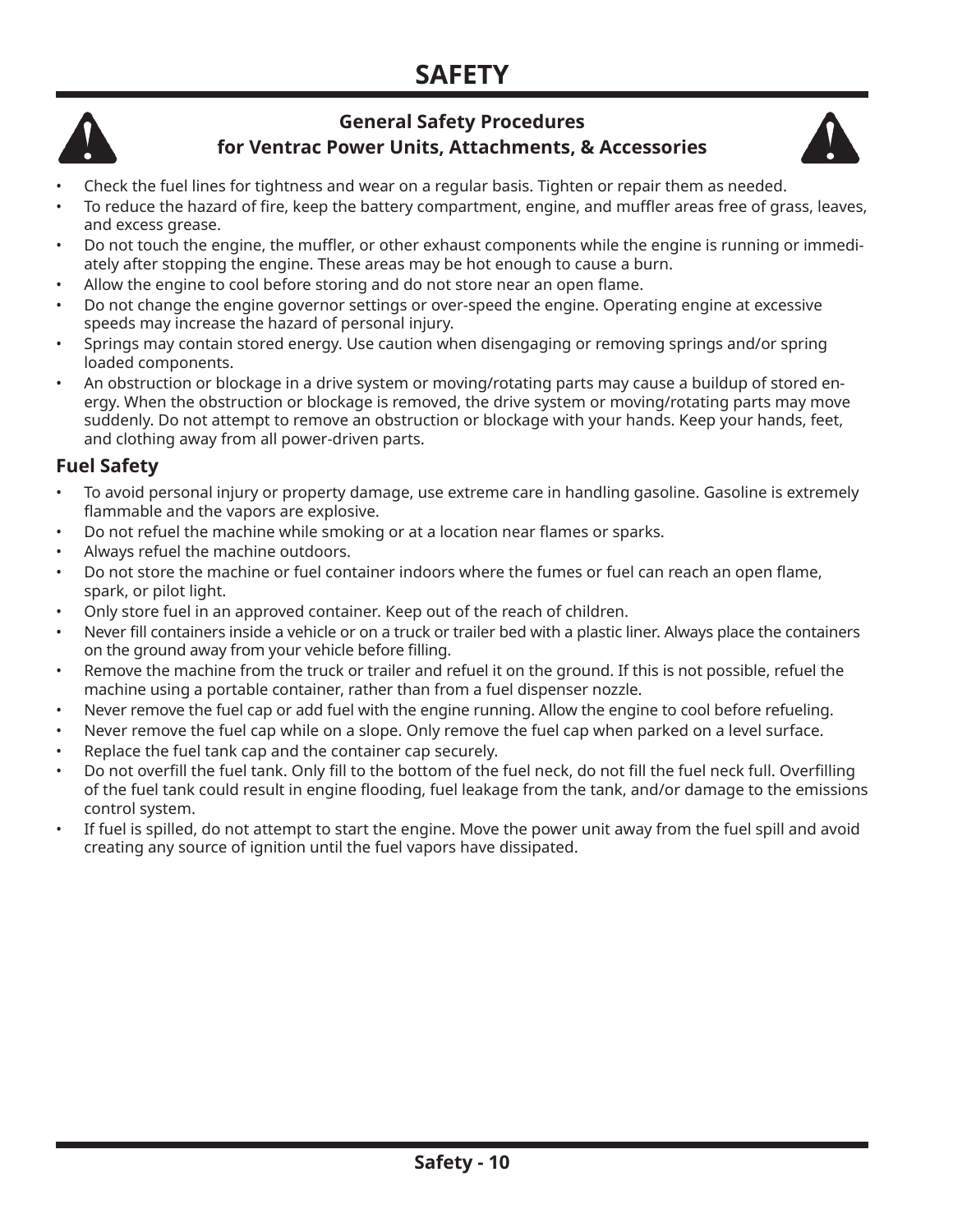



- If the fuel tank must be drained, it should be drained outdoors into an approved container.
- Check the fuel lines for tightness and wear on a regular basis. Tighten or repair them as needed.
- The fuel system is equipped with a shut-off valve. Shut off the fuel when transporting the machine to and from the job, when parking the machine indoors, or when servicing the fuel system.

#### **Hydraulic Safety**

- Make sure the hydraulic connections are tight and all hydraulic hoses and tubes are in good condition. Repair any leaks and replace any damaged or deteriorated hoses or tubes before starting the machine.
- Hydraulic leaks can occur under high pressure. Hydraulic leaks require special care and attention.
- Use a piece of cardboard and a magnifying glass to locate suspected hydraulic leaks.
- Keep your body and hands away from pinhole leaks or nozzles that eject high pressure hydraulic fluid. Hydraulic fluid escaping under high pressure can penetrate the skin causing serious injury, leading to severe complications and/or secondary infections if left untreated. If hydraulic fluid is injected into the skin, seek immediate medical attention no matter how minor the injury appears.
- The hydraulic system may contain stored energy. Before performing maintenance or repairs on the hydraulic system, remove any attachments, engage the parking brake, disengage the weight transfer system (if equipped), shut off the engine, and remove the ignition key. To relieve pressure on the auxiliary hydraulic system, shut off the power unit engine and move the hydraulic control lever left and right before disconnecting the auxiliary hydraulic quick couplers.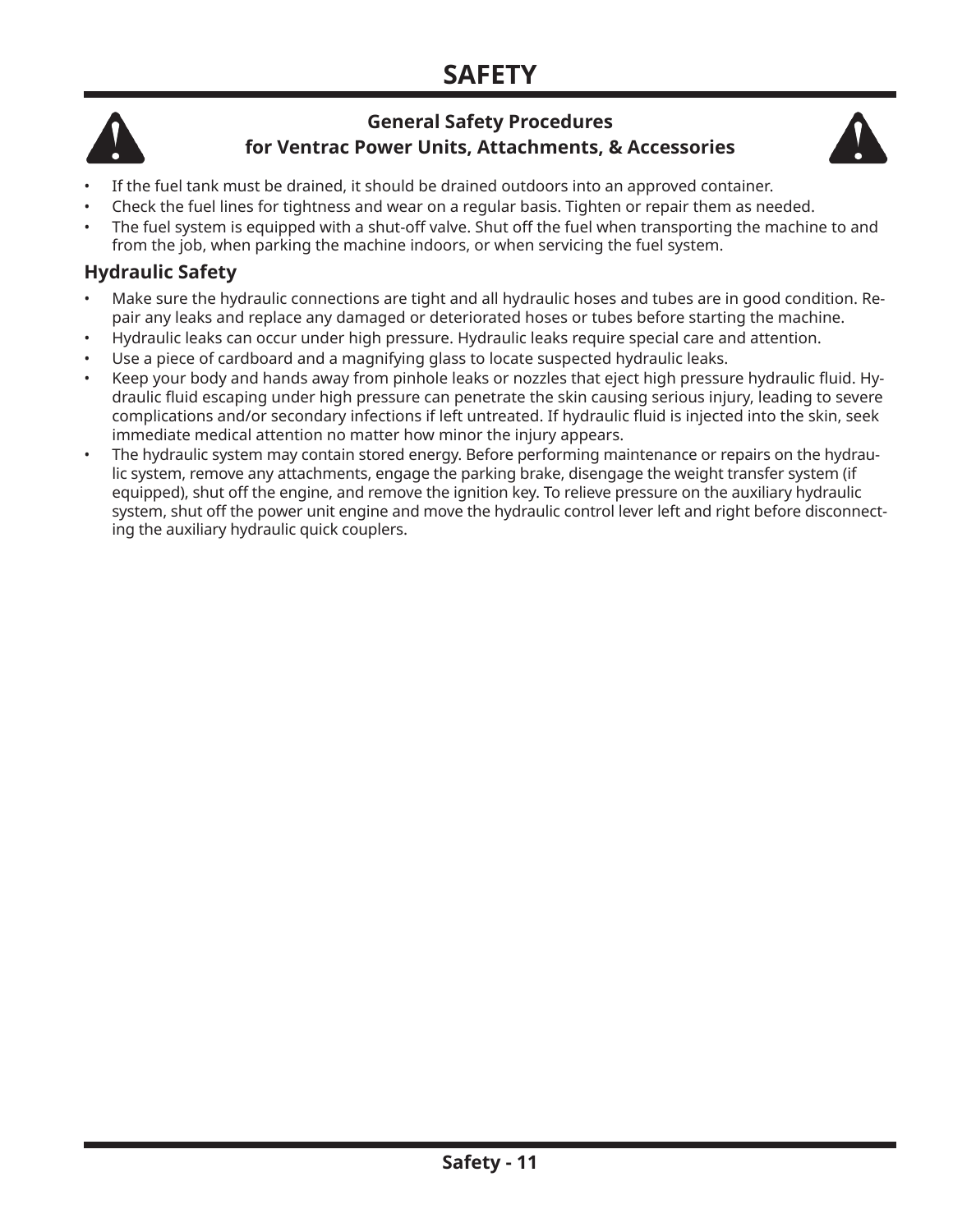

#### **EB480 Safety Procedures**



- Failure to follow the safety procedures and/or the operating instructions can cause damage and/or premature failure of the aerator and its tines. Damage caused by failure to follow the safety and operating procedures will not be covered by warranty.
- Know where and how deep any gas, water, and electrical lines are buried. Avoid operating in questionable areas.
- Aerator tines are sharp. Wear leather gloves when working with aerator tines.
- Do not use front hitch hydraulic down pressure to force tines to penetrate hard dry ground.
- Do not operate with more than eight Ventrac weights or 154 Kg (340 pounds) installed on the aerator.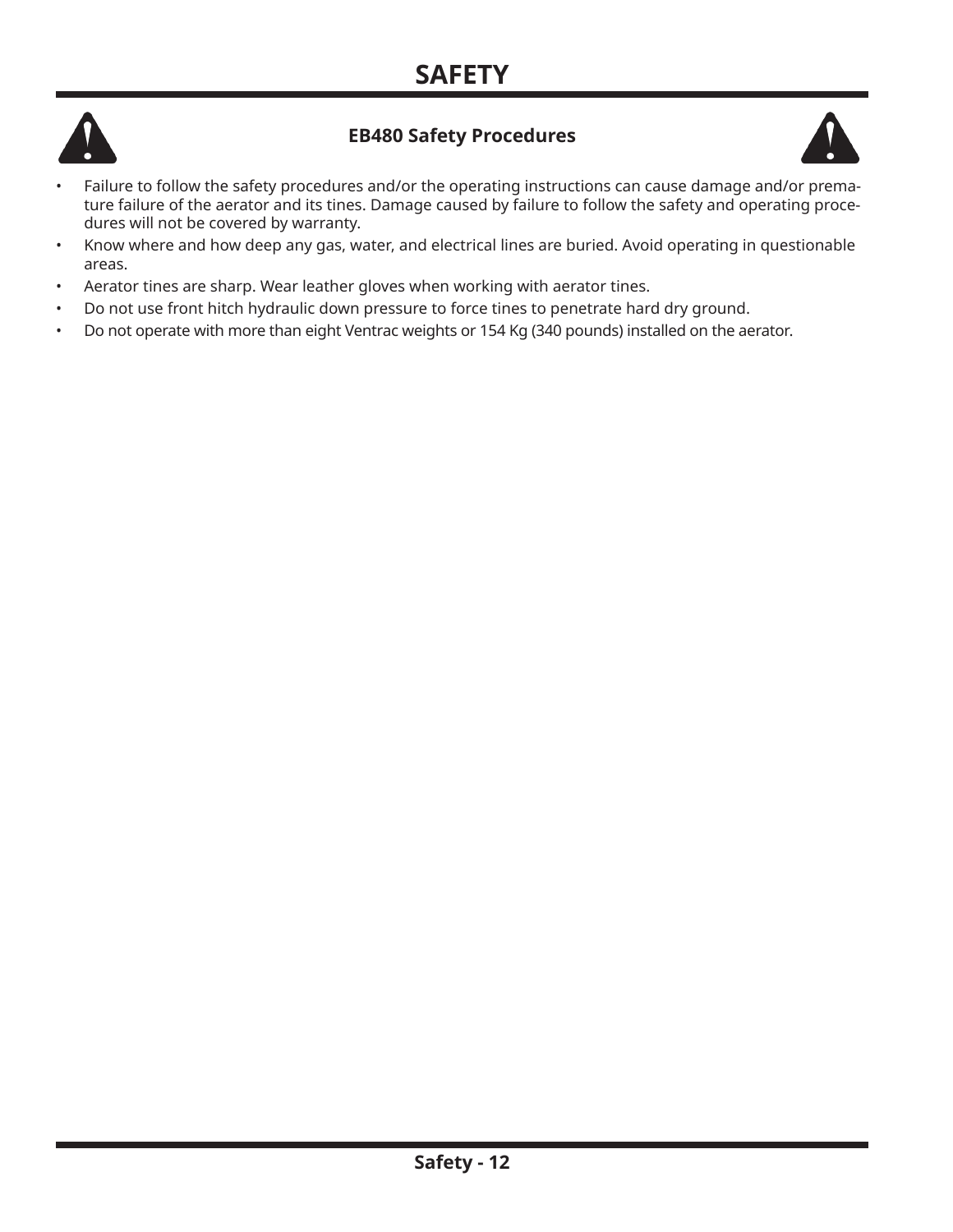#### **Safety Decals**

The following safety decals must be maintained on your attachment.

Keep all safety decals legible. Remove all grease, dirt, and debris from safety decals and instructional labels. If any decals are faded, illegible, or missing, contact your dealer promptly for replacements.

When new components are installed, be sure that current safety decals are affixed to the replacement components.



2. Stay away from moving parts.

3. Keep all guards and shields in place.

| <b>Decal</b> | <b>Description</b>                  | Part Number | Quantity |
|--------------|-------------------------------------|-------------|----------|
|              | Warning, Cutting or Puncture Hazard | 00.0624     |          |
| B            | Read Operator's Manual              | 00.0619     |          |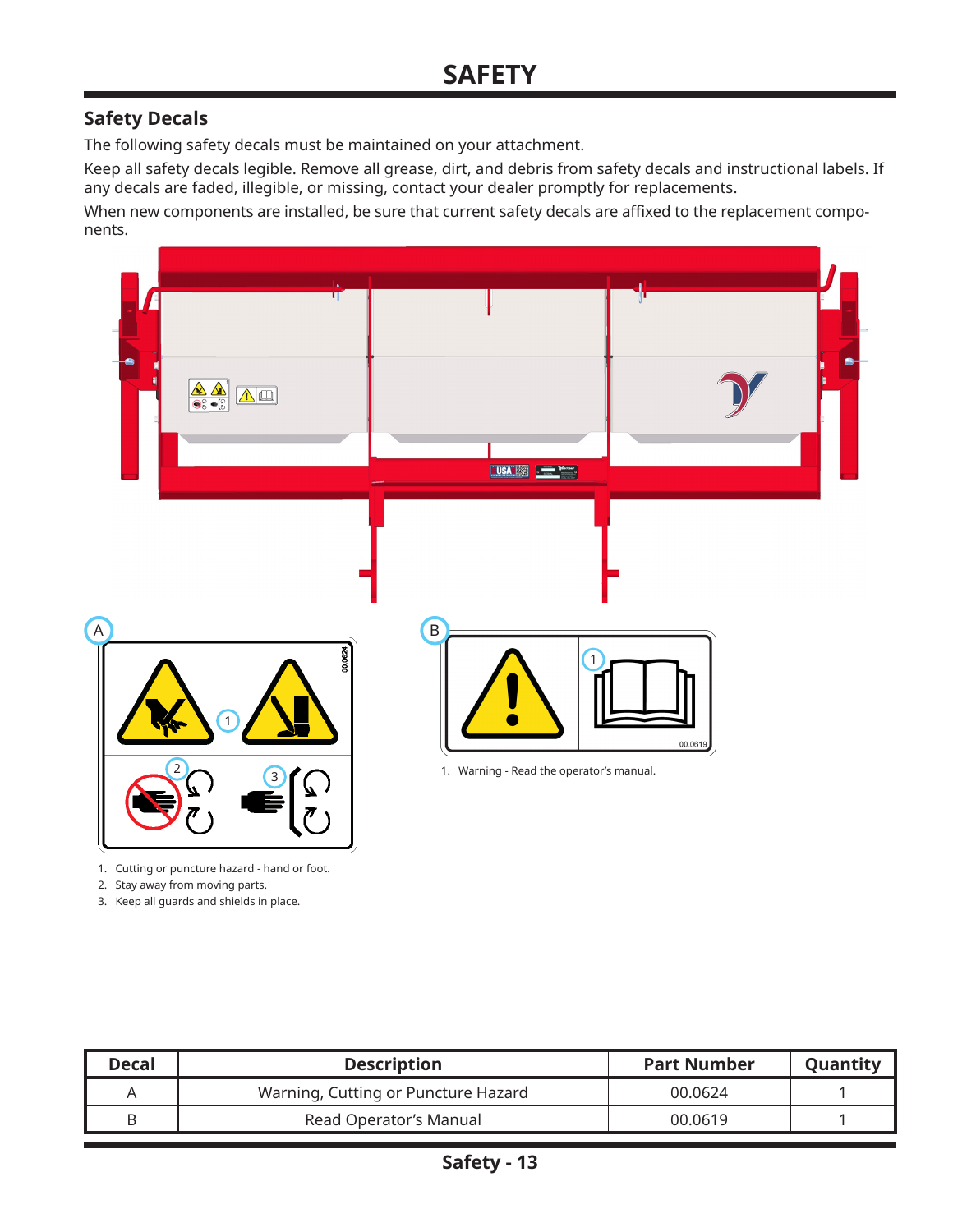#### **Daily Inspection**

## **WARNING**

Always engage the parking brake, shut off the power unit engine, remove the ignition key, and ensure that all moving parts have come to a complete stop before inspecting the components, or attempting any repair or adjustment.

- 1. Park the machine on a level surface, with the engine shut off and all fluids cold.
- 2. Perform a visual inspection of both the power unit and the attachment. Look for loose or missing hardware, damaged components, or signs of wear.
- 3. Inspect the aerator tines for damage and for loose hardware and service as required.

#### **Attaching**

- 1. Drive the power unit slowly forward into the hitch arms of the attachment. Align the lift arms of the power unit with the attachment hitch arms by raising or lowering the front hitch and complete the engagement.
- 2. Once completely engaged, move the front hitch latch lever\* to the locked position. The latch (A) must lock over the attachment's hitch arm pin (B).



3. Raise the aerator, engage the parking brake, and move the storage stands up to the operating position.

**Detaching**

- 1. Park the power unit on a level surface and engage the parking brake.\*
- 2. Move the storage stands down to the storage position and lower the attachment to the ground.
- 3. Disengage the front hitch locking lever.\*
- 4. Back the power unit slowly away from the attachment. A side to side movement of the steering wheel may aid in disengagement.

#### **Operating Procedure**

## **ATTENTION**

Do not use hydraulic down pressure to force the aerator tines to penetrate hard, dry ground. Damage to the aerator tines and frame may result. Never turn or reverse the power unit direction with the aerator tines engaged with the ground.

Always lift the aerator so the tines are completely clear of the ground before turning or reversing the power unit direction.

Before operation, perform the daily inspection and disengage the power unit's weight transfer system\*.

The ground must be thoroughly irrigated prior to aerating to ensure proper penetration or the aerator tines. Additional weight may be added for easier penetration of the aerator tines.

Move the machine into position and lower the aerator until the tines engage the ground. Place the power unit's primary SDLA lever\* in the float position.

Drive forward slowly until the aerator tines have fully penetrated the soil, then increase the speed of the power unit. Continue aerating in a straight line until the end of the work area is reached. Raise the aerator out of the ground and turn the machine around to align for the next pass. Do not turn with the aerator tines engaged with the ground.

Severely compacted areas may need to be aerated several times in thirty degree cross section patterns.

#### **Transport of the Attachment**

Transport the attachment with the power unit front hitch and attachment fully raised to reduce wear of the equipment. Travel slowly when transporting over undulating and rough surfaces to maintain control of the power unit and to reduce the shock to the power unit and the attachment.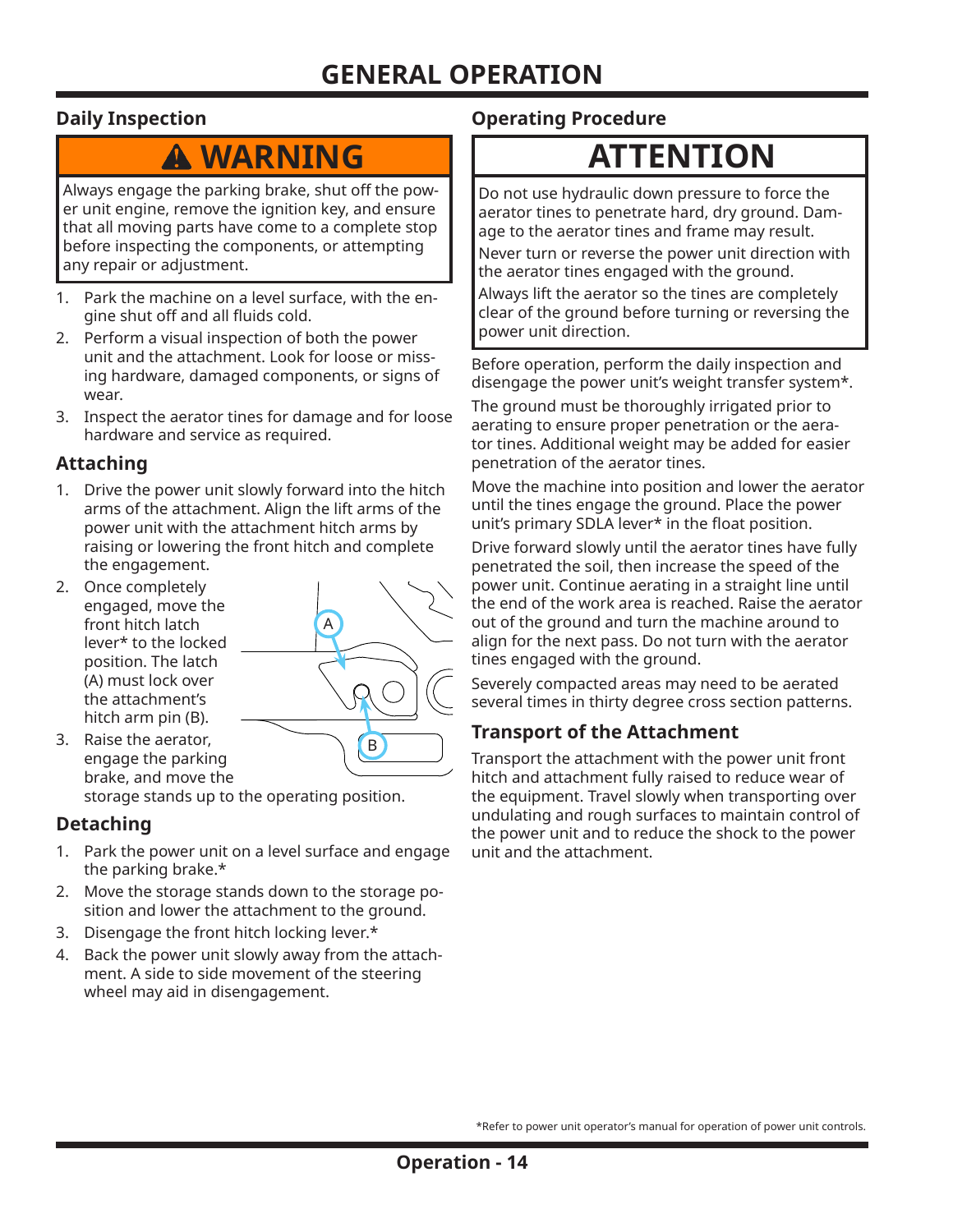## **SERVICE**

## **WARNING**

Always engage the parking brake, shut off the power unit engine, remove the ignition key, and ensure that all moving parts have come to a complete stop before inspecting the components, or attempting any repair or adjustment.

## **ATTENTION**

If any component requires replacement, use only original Ventrac replacement parts.

#### **Cleaning and General Maintenance**

For best results, and to maintain the finish of the aerator, clean or wash the aerator and the aerator tines after each use. If the aerator is equipped with coring tines, be sure to clean the core holes in the tines to remove any soil.

## **ATTENTION**

Coring tines must be cleaned after every use, making sure the core holes in the tines are free of any soil. If soil is allowed to harden in the core holes in the tines, the tines may bend or break during subsequent usage.

After cleaning the aerator tines, apply a thin layer of environmentally friendly vegetable or corn oil to the tines to prevent rust. Rust-free tines penetrate the ground easier, with less weight and power requirements.

#### **Lubrication**

Grease the reel hubs daily, or after every eight hours of operation using a lithium complex NLGI #2 type grease.

Wipe the grease fittings clean before applying grease to the grease fittings.

Do not over grease the reel hubs or the bronze bushings could be forced out of the hubs. Stop greasing at the first sign of resistance from the grease gun lever or when grease is observed around the shaft.

Wipe off any excess grease.

#### **Storage**

#### **Preparing the Attachment for Storage**

- 1. Clean the aerator frame and reels to remove accumulated soil, dust, or debris.
- 2. Clean and oil the aerator tines. If the aerator is equipped with coring tines, be sure to clean the core holes in the tines to remove any soil.
- 3. Inspect for loose or missing hardware, damaged components, or signs of wear. Repair or replace any damaged or worn components.
- 4. Inspect the safety decals. Replace any decals that are faded, illegible, or missing.
- 5. Apply grease to the reels as instructed in the lubrication section.
- 6. Inspect the painted components for chips, scratches, or rust. Clean and touch up the surfaces as needed.

#### **Removing the Attachment from Storage**

- 1. Clean the attachment to remove any accumulated dust or debris.
- 2. Inspect the attachment as instructed in the Daily Inspection section of this manual.
- 3. Test the attachment to ensure that all the components are working properly.

#### **Maintenance Chart**

| <b>Action</b>                         | <b>Daily</b> | Daily or ev-<br>ery 8 hours |
|---------------------------------------|--------------|-----------------------------|
| Inspect for loose or missing hardware |              |                             |
| Inspect for damaged components        |              |                             |
| Inspect the safety decals             |              |                             |
| l Clean the aerator tines             |              |                             |
| l Grease the tine reels               |              |                             |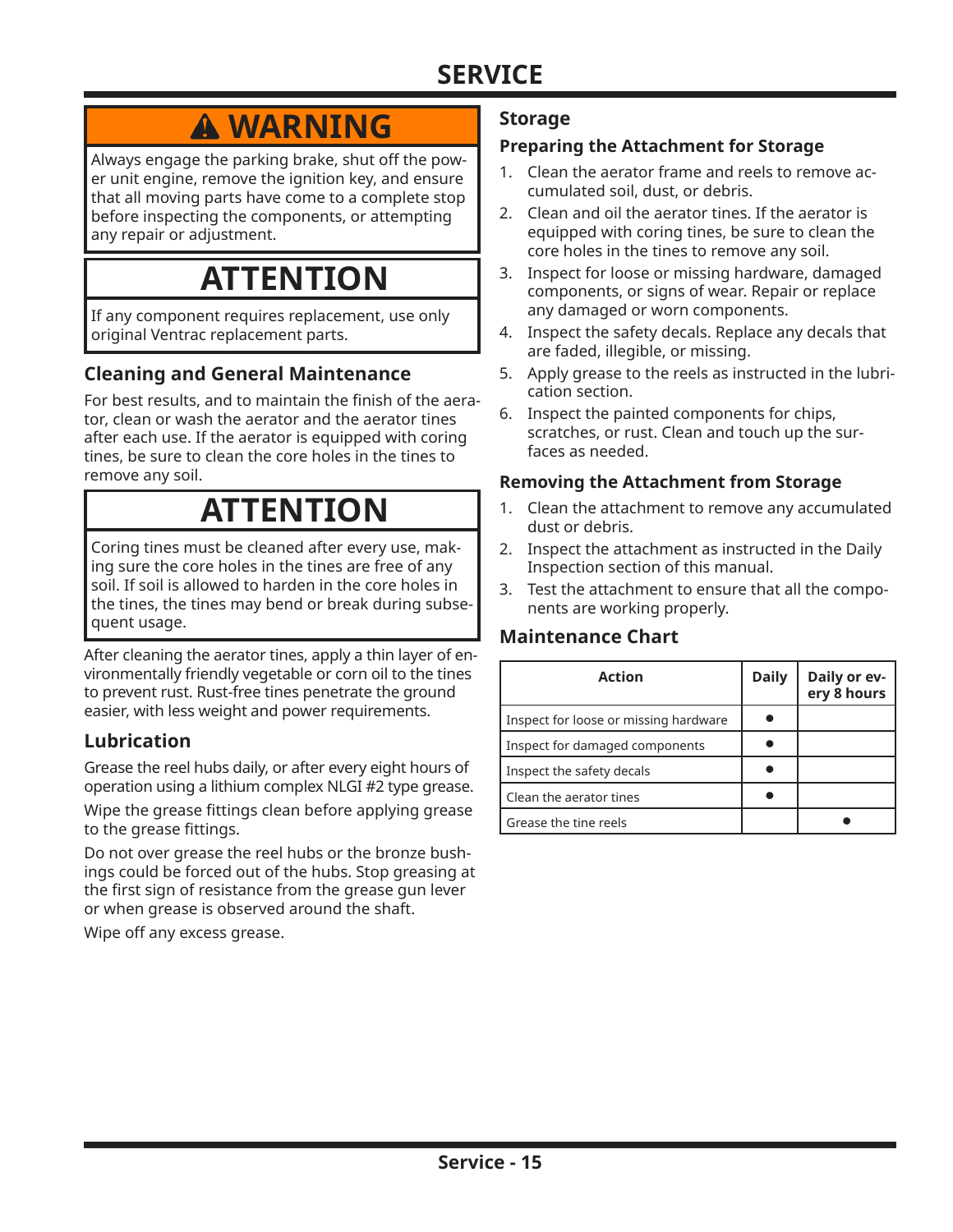### **SPECIFICATIONS**

#### **Dimensions**

Visit ventrac.com/manuals for the latest version of this operator's manual. A downloadable parts manual is also available.



**Specifications - 16**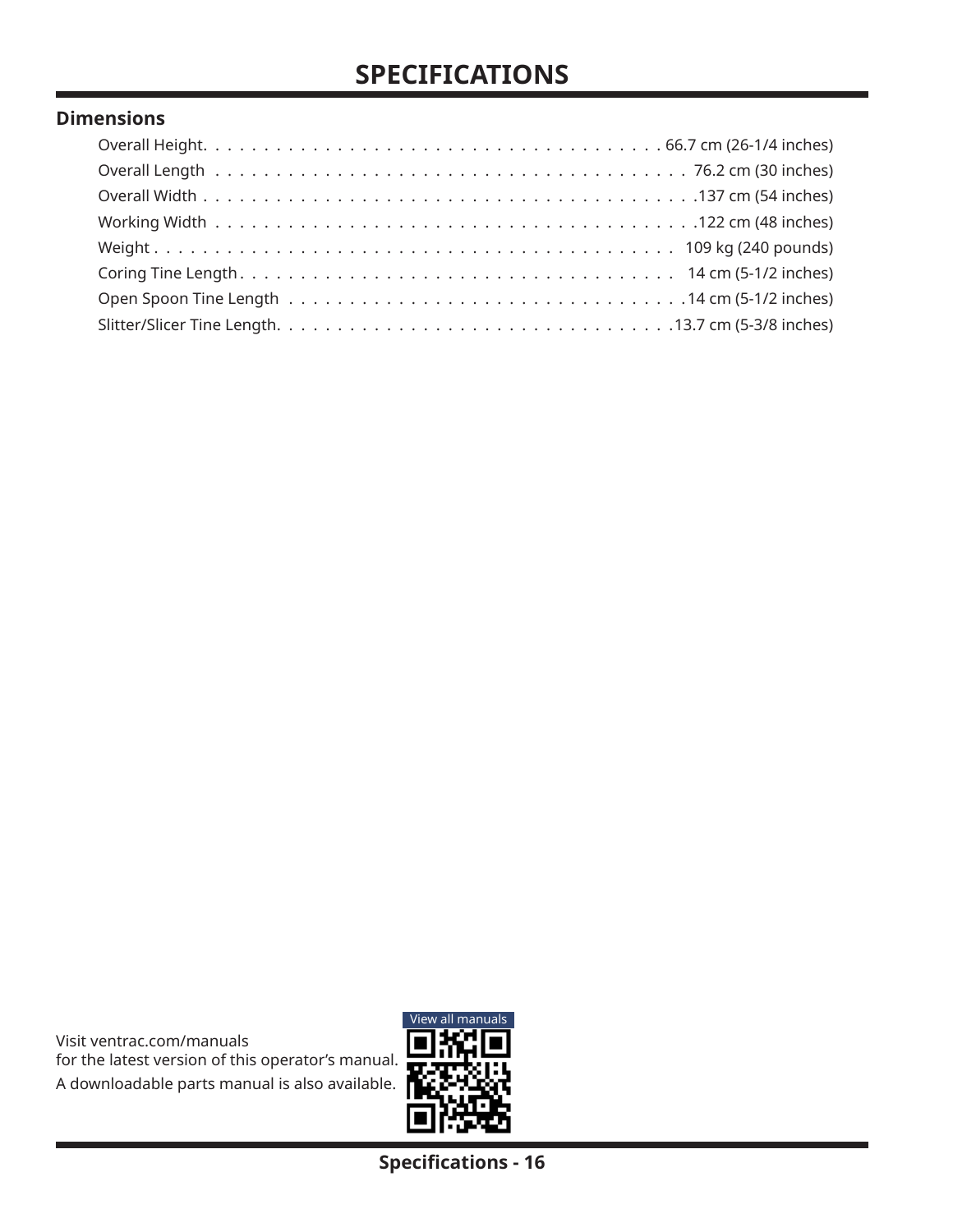### **WARRANTY**



### **LIMITED WARRANTY - VENTRAC COMMERCIAL EQUIPMENT**

Venture Products, Inc., (henceforth referred to as V.P.I.) warrants on the terms and conditions herein, that it will repair, replace, or adjust any part manufactured by Venture Products Inc., and found by Venture Products, Inc., to be defective in material and/or workmanship during the applicable warranty term.

All Ventrac commercial equipment purchased and registered on or after January 1, 2019 will carry a 2-year commercial warranty. The warranty period begins on the date of the original customer purchase:

| <b>Ventrac Commercial Equipment</b> | <b>Warranty Term</b> |  |
|-------------------------------------|----------------------|--|
| 2100 SSV & Attachments              | 2-year               |  |
| 3000 Series Tractors & Attachments  | 2-year               |  |
| 4000 Series Tractors & Attachments  | 2-vear               |  |

All Ventrac add-on kits and accessories such as: 3-point hitch, 12V front & rear power outlets, foot pedal, dual wheel kit, etc., will be covered under the above warranty periods provided they are installed by an Authorized Ventrac Dealer. This warranty may be transferred and will carry the remainder of the warranty starting from the original purchase/registration date with the dealership and/or V.P.I.

The engine warranty is covered by its respective engine manufacturer. Please refer to the engine manufacturer's warranty statement that is included in the owner's manual.

For warranty consideration on Ventrac commercial equipment, the equipment, including any defective part, must be returned to an Authorized Ventrac Dealer within the warranty period. The warranty shall extend to the cost to repair or replace (as determined by V.P.I.) the defective part. The expense of pickup and delivery of the equipment, the service call drive time or any transportation expense incurred for the warranty repair is the sole responsibility of the owner and is not covered under warranty by Ventrac and/or V.P.I. Ventrac and V.P.I.'s responsibility in respect to claims is limited to making the required repairs or replacements, and no claim of breach of warranty shall be cause for cancellation or rescission of the contract of sale of any Ventrac equipment. Proof of purchase may be required by the dealer to substantiate any warranty claim. Only warranty work performed and submitted by an Authorized Ventrac Dealer may be eligible for warranty credit.

This warranty extends only to Ventrac commercial equipment operated under normal conditions and properly serviced and maintained. The warranty expressly does NOT cover: (a) any defects, damage or deterioration due to normal use, wear and tear, or exposure; (b) normal maintenance services, such as cleaning, lubrication, oil change; (c) replacement of service items, such as oil, lubricants, spark plugs, belts, rubber hoses, bearings or other items subject to normal service replacement; (d) damage or defects arising out of, or relating to abuse, misuse, neglect, alteration, negligence or accident; (e) repair or replacement arising from operation of, or use of the equipment which is not in accordance with the operating instructions as specified in the operator's manual or other operational instructions provided by V.P.I.; (f) repair or replacement arising as a result of any operation from Ventrac equipment that has been altered or modified so as to, in the determination of V.P.I., adversely affect the operation, performance or durability of the equipment or that has altered, modified or affected the equipment so as to change the intended use of the product; (g) repair or replacement necessitated by the use of parts, accessories or supplies, including gasoline, oil or lubricants, incompatible with the equipment or other than as recommended in the operator's manual or other operational instructions provided by V.P.I.; (h) repairs or